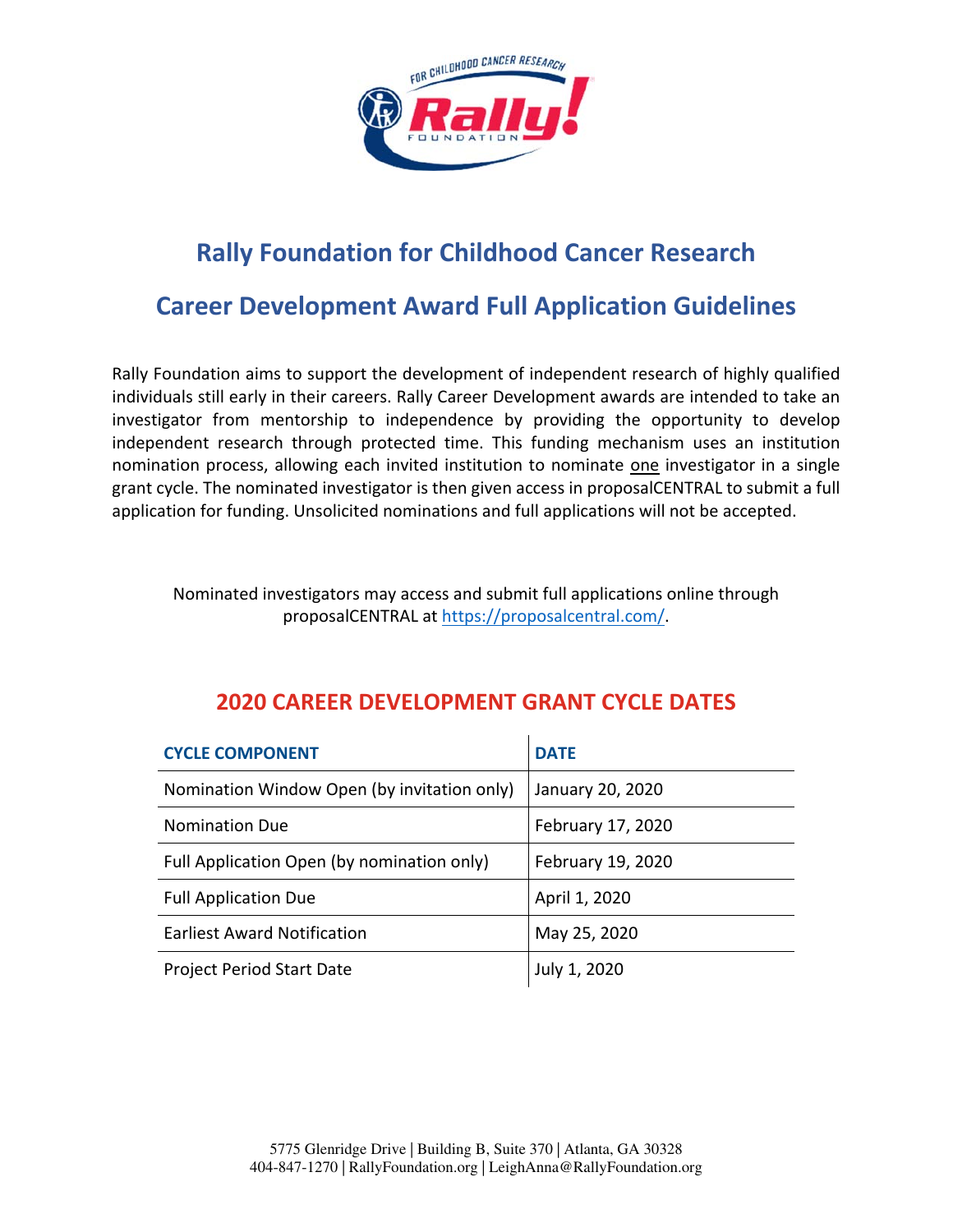## **RALLY CAREER DEVELOPMENT AWARD FULL APPLICATION GUIDELINES**

## **I. Eligibility**

- Applicants with M.D., D.O. and/or Ph.D. degrees who are within seven years of their first independent full-time faculty appointment at the time the award begins.
- Principal investigators must dedicate at least 40% effort to the funded project.
- Career Development grants are intended to support early career investigators' research to leverage larger awards in the future. At the time of award, principal investigators may not be recommended for funding or hold a funded NIH 'K' level award or an independent 'R' or 'P' level award as a PI or co‐leader.
- Principal investigators do not need to be U.S. citizens or located at a U.S. institution.
- The principal investigators' institution may be a hospital, university, or private lab.

#### **II. Research Project Priority Areas**

The application must address at least one of the following priority areas:

- Innovative or novel approach to childhood and adolescent cancer research.
- Research studies that are likely to lead to a clinical trial.
- Personalized, alternative, or integrative research proposals for childhood and adolescent cancers.
- Basic science studies for childhood and adolescent cancers.
- Translational studies for childhood and adolescent cancers.
- Quality of life, survivorship, or palliative care studies for childhood and adolescent cancers.

The following will not be reviewed:

- Proposals that have no direct relevance to pediatric cancer nor fall within the scope of the Rally Foundation priority areas.
- Proposals for funding the management of clinical trials or infrastructure programs.
- Incomplete applications and/or applications received after the deadline of April 1, 2020 at 2:00 PM EST.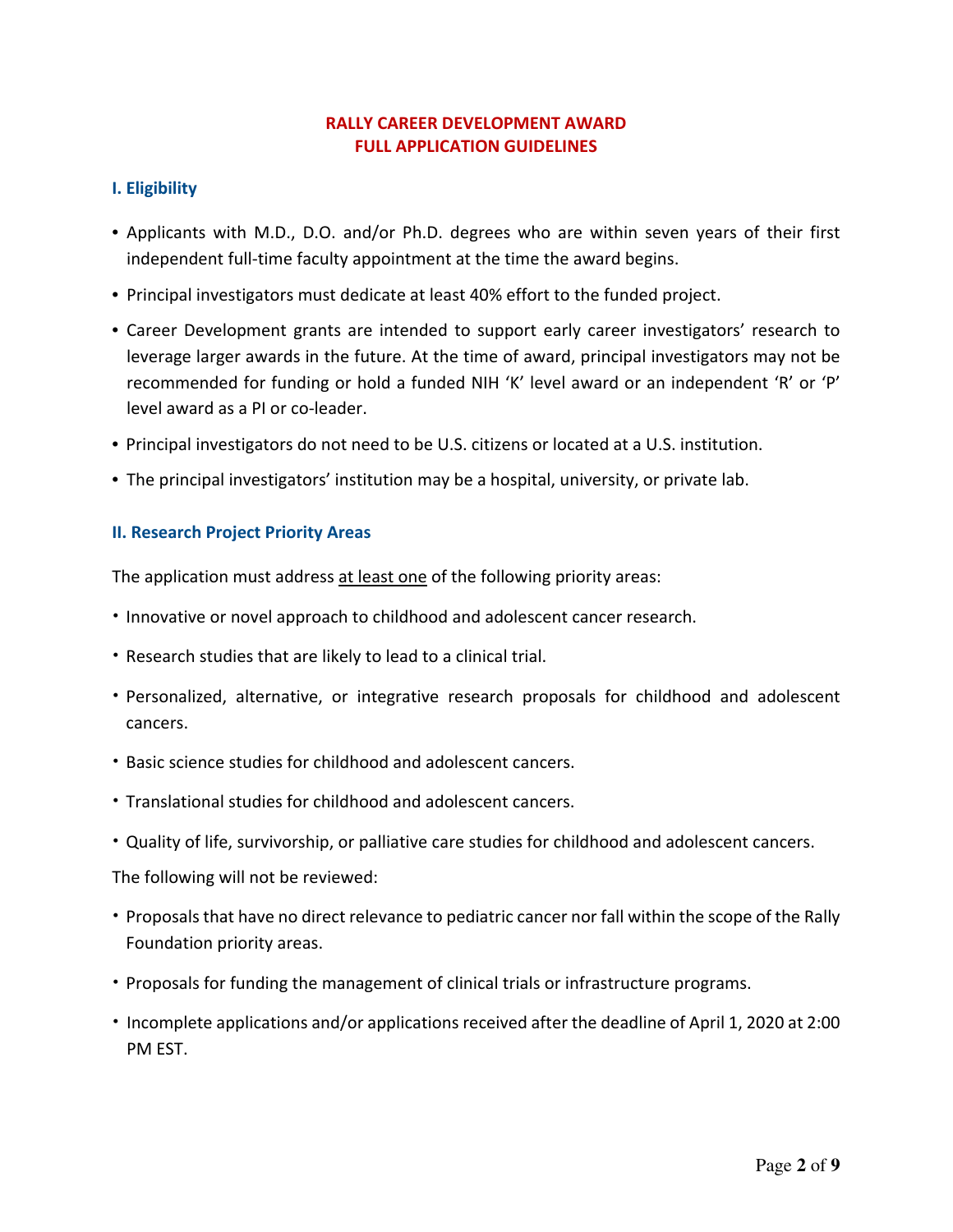#### **III. Award Information**

#### **Award Amount**

Career Development grants up to \$100,000 per year for three years of support will be awarded. Up to \$100,000 may be used for the principal investigator's salary and fringe benefits. If the applicant chooses to include research support, up to \$25,000 may be used for research support (i.e., support personnel, supplies, travel, contractual) with the remaining funds available for the principal investigator's salary and fringe benefits. Three-year grants will receive six funding installments, one every six months.

#### **Nomination and Review Process**

Rally Foundation will invite institutions to nominate a researcher for the Career Development Award. Each institution may nominate one candidate in a single funding cycle to submit a proposal for funding consideration. An institution is a group of entities operating in most ways under one management. For example, if a university has two affiliated hospitals, as an institution, the three entities may only submit one nomination. Awards are determined by a competitive peer-review process and scores received. For Career Development grants, Rally Foundation will not accept unsolicited nominations or proposals.

#### **Applicant**

Career Development grants should be requested by the nominated researchers as the applicant/principal investigator. The applicant should put together the proposal with the guidance of a sponsor who is clearly identified in the proposal with a letter of support.

The principal investigator should have one primary sponsor; however, listing co-investigators is acceptable. If the primary sponsor should change during the Career Development grant award period, written documentation should be submitted to Rally Foundation.

#### **IV. Request for Continued Funding**

Funded investigators may apply for continuation funding after the award period ends through one of Rally Foundation's other funding mechanisms. Investigators may only receive one Career Development Award.

#### **V. Grants**

The awarded funds must be used for the specific purpose for which they are granted, unless written permission is received from Rally Foundation.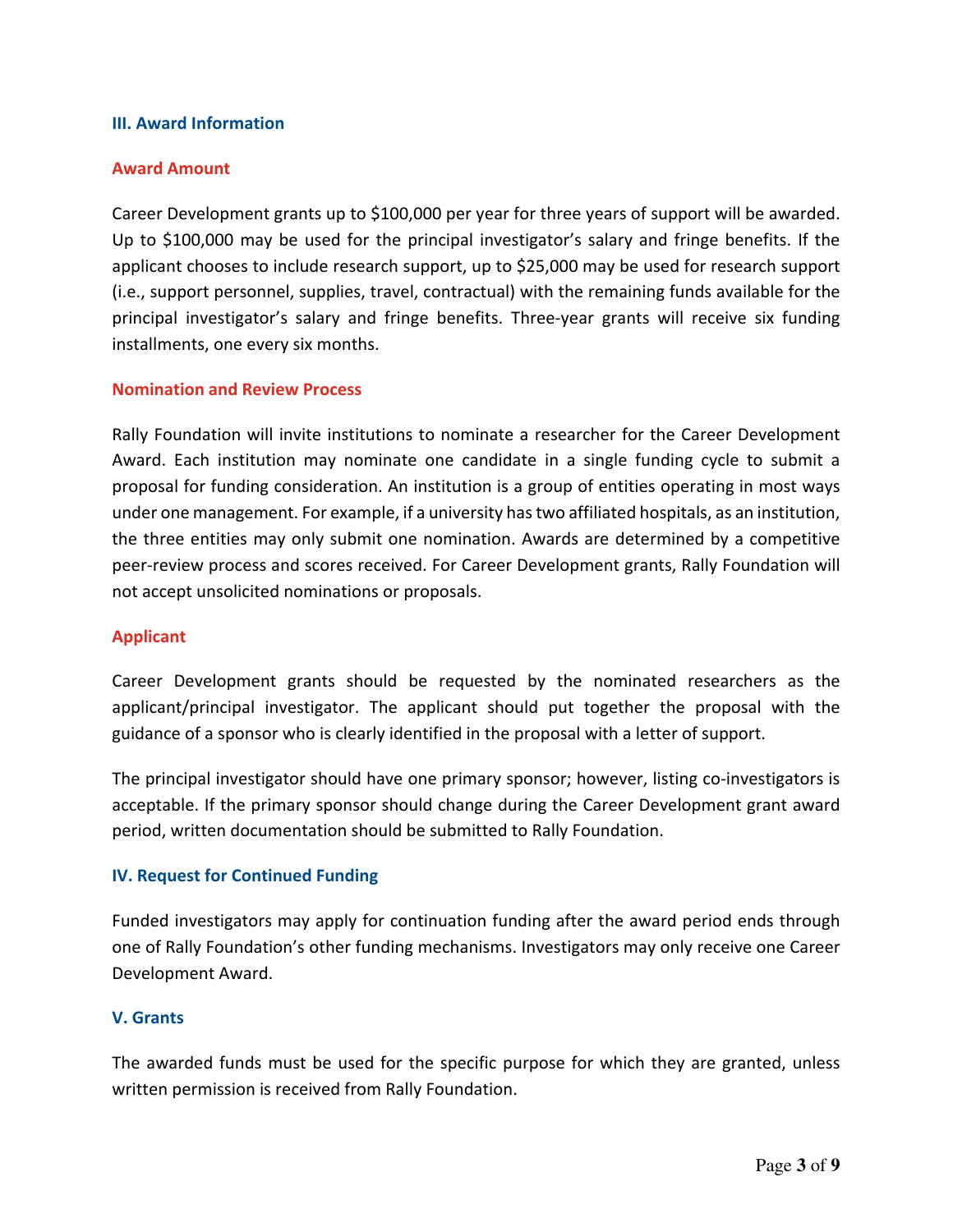We will not fund grants for construction of buildings, remodeling of laboratories, or purchase of land. We will not fund human embryonic stem cell research. We also do not pay indirect costs. If you have any additional questions about the definition of indirect costs as applicable to Rally Foundation, please contact the Grants Administrator.

If the principal investigator receives NIH 'R' or 'K' level funding or other overlapping funding during the award period, the Career Development Award will be reduced to \$50,000 per year which can be used for research support costs. In the instance that 'R' or 'K' level funding or overlapping funding occurs after a funding installment has been received, the investigator will be able to shift that funding to research support up to \$50,000 and any remaining funds will be returned to Rally Foundation. If this shift in funding happens in years 1‐2 of the project period, subsequent years of funding will be considered based on demonstrated progress of the funded project.

## **VI. Post‐Award Requirements**

Rally Foundation has pledged to regularly report to its members how their donations are being used. The goodwill felt by these donors generatesthe continued income for future grant funding. Therefore, all award recipients must adhere to the following requirements:

## **A. Reports**

Prior to the authorization of the second, third, fourth, fifth, and sixth funding installments of a grant award, the principal investigator must complete interim reports (required dates will be provided) using the web form in proposalCENTRAL stating the specific aims, studies and results, significance, plans, and a layman's summary limited to two pages. A written statement on the value of the grant to their research is also required. In other words, "What the Rally Foundation award has meant to me." Comments should be limited to no more than three typed paragraphs. In addition, independent investigators must submit a financial report providing a breakdown of funds expended to date and how the remaining funds will be utilized.

No later than 60 days following the end of the grant term, recipients should provide a summary of the benefits of the Rally Foundation award to their research or educational project using the web form in ProposalCENTRAL. A final report of expenditures should also be included.

If awarded, an annual timetable, which contains due dates for all reports, will be sent with each awardee's notification and acceptance letter.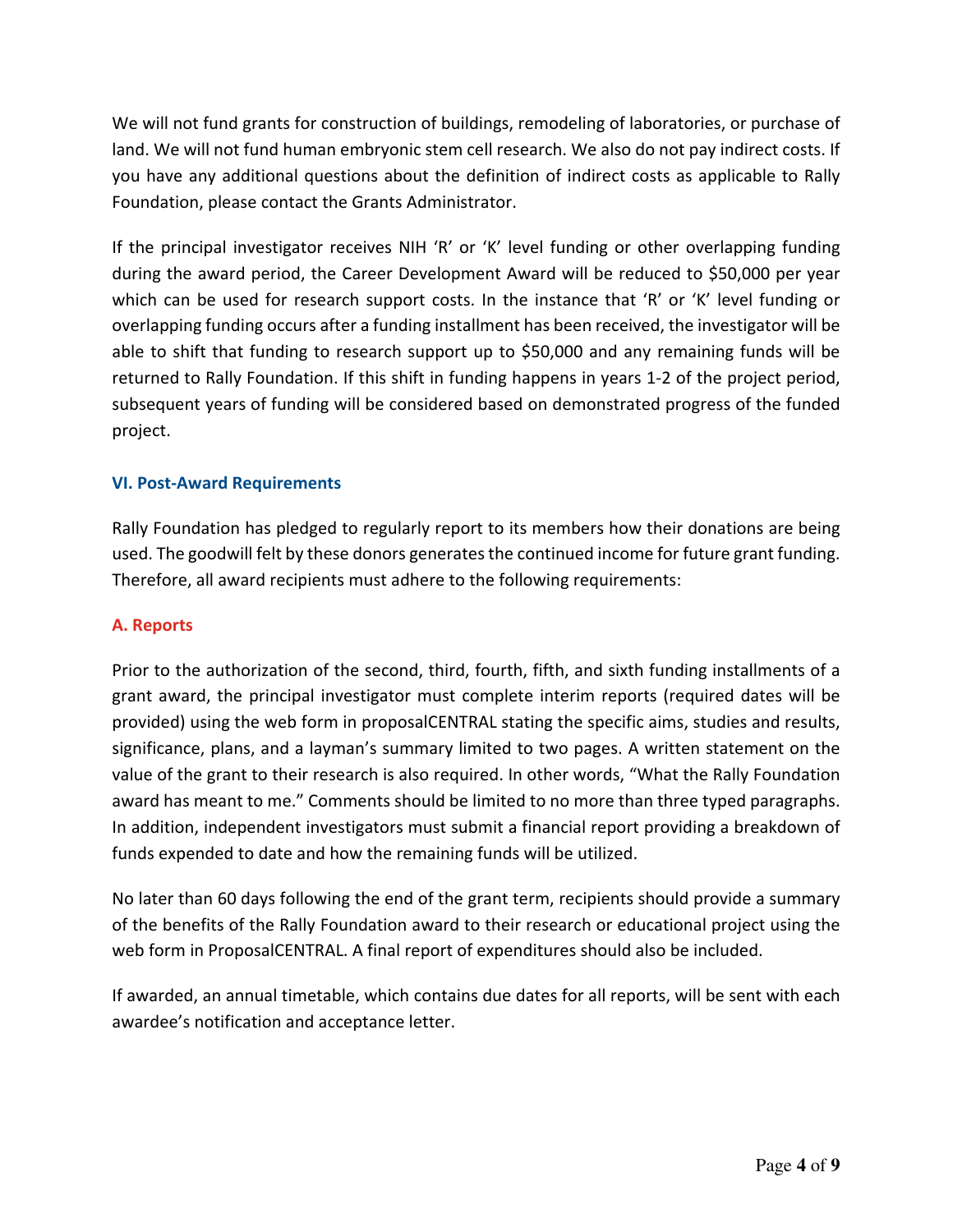#### **B. Publications**

Rally Foundation encourages recipients to cite Rally Foundation as a funding source in peer‐ reviewed publications arising from this award program. Recipientsshould also acknowledge Rally Foundation in non‐peer‐reviewed articles about their research in student newspapers, alumni newsletters, institutional magazines, etc. Please forward copies of these news articles to Rally Foundation as soon as they are published.

#### **C. Miscellaneous Information – Action Required**

Funding of a proposal authorizes Rally Foundation to use the applicant's name in soliciting contributions to fund its cancer research and educational programs.

Funding of a proposal also authorizes Rally Foundation to link to the applicant institution's website. We understand that your web master must approve all web links, and we agree to contact you if the application for your institution is funded so that we can make appropriate arrangements to link to your site.

#### **VII. Guidelines for Submission**

Electronic Submission Deadline – April 1, 2020 at 2:00 PM EST

- Applicants must submit proposals electronically through proposalCENTRAL, an electronic grant submission system provided by Altum, Inc: https://proposalcentral.com/.
- If you are a new user in proposalCENTRAL click the link: "Create One Now!" and complete the registration process.
- If you are already registered in proposalCENTRAL, access the site and log in with your User ID or email address. If you have forgotten your password, click on the "Forgot Your Username/ Password?" link. Supply your email address or your User ID in the space provided; a link to reset your password will be sent to you by email.
- After you log in, update or complete your Professional Profile (fourth tab from the left) before starting an application.
- To start an application, select the Grant Opportunities tab (gray tab furthest to the right). A list of applications will display. Find "Rally Foundation for Childhood Cancer Research" that you wish to apply for (Rally Career Development Grant) and click the "Apply Now" link (second to last column) to create your application. Please note that full applications will only be available in proposalCENTRAL to invited applicants in February 2020.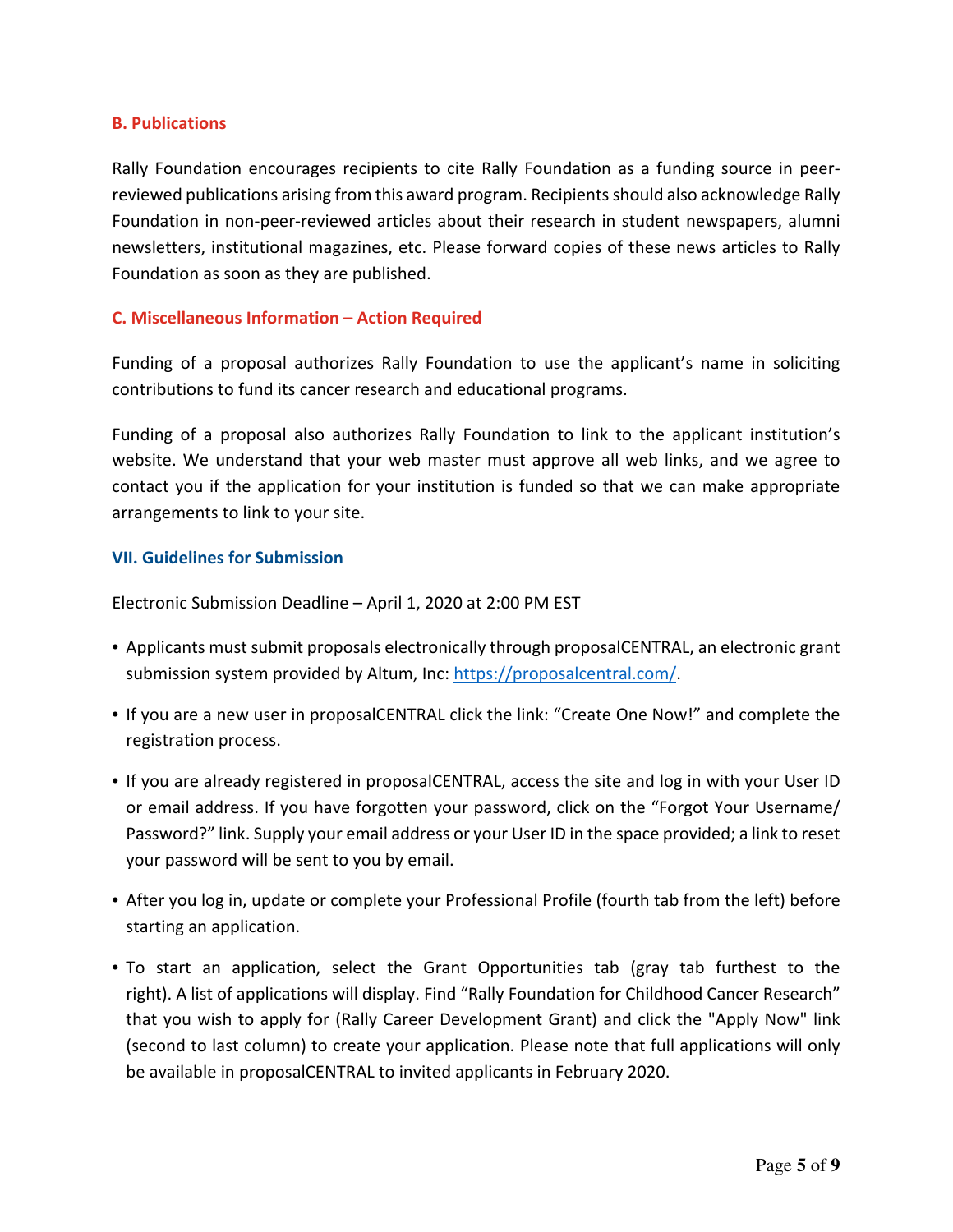• If you have any difficulty registering, logging in, or creating your application, contact proposalCENTRAL Customer Support immediately. Phone 1‐800‐875‐2562 or 703‐964‐5840, and/or email pcsupport@altum.com.

### **Format Specifications for Text**

Arial font size 11 point should be used for all documents. Applications that are incomplete, typed in a smaller font size, or not adhering to the page limits will be rejected administratively. Use at least one-half inch margins (top, bottom, left, and right) for all pages. In proposalCENTRAL the text box character limits include spaces.

## **Career Development Grant Application Online Face Page (required)**

Complete the online Face Page. Signing official's signature will be required. You may print the required signature page found in Section 11 of application should you choose to begin the signature process early.

## **A. Layman's Summary (1/2 page)**

This will help Rally Foundation's Board of Directors evaluate the recommendations of the Medical Advisory Board. Please provide a layman's summary in *plain language*, suitable for a general audience. Please refer to the NIH guidelines for plain language summaries: https://www.nih.gov/institutes‐nih/nih‐office‐director/office‐communications‐public‐ liaison/clear‐communication/plain‐language/plain‐language‐getting‐started‐or‐brushing.

#### **B. Scientific Summary (1/2 page)**

A separate one‐half page summary of the research objectives and rationale.

#### **C. Human Subjects**

Certification for protection of human subjects should be obtained for all applicable projects, in accordance with NIH guidelines. Copies of relevant documentation should accompany the proposal, including I.R.B. approval letter and/or an I.A.C.U.C approval letter or proof of pending submission of I.R.B. or I.A.C.U.C. as soon as possible. Please refer to NIH guidelines for human subjects' regulations:

https://www.hhs.gov/ohrp/regulations‐and‐policy/decision‐charts/index.html.

#### **D. Vertebrate Animals**

Certification for protection for the care and treatment of laboratory animals is required for all applicable projects, in accordance with NIH guidelines. Relevant documentation must accompany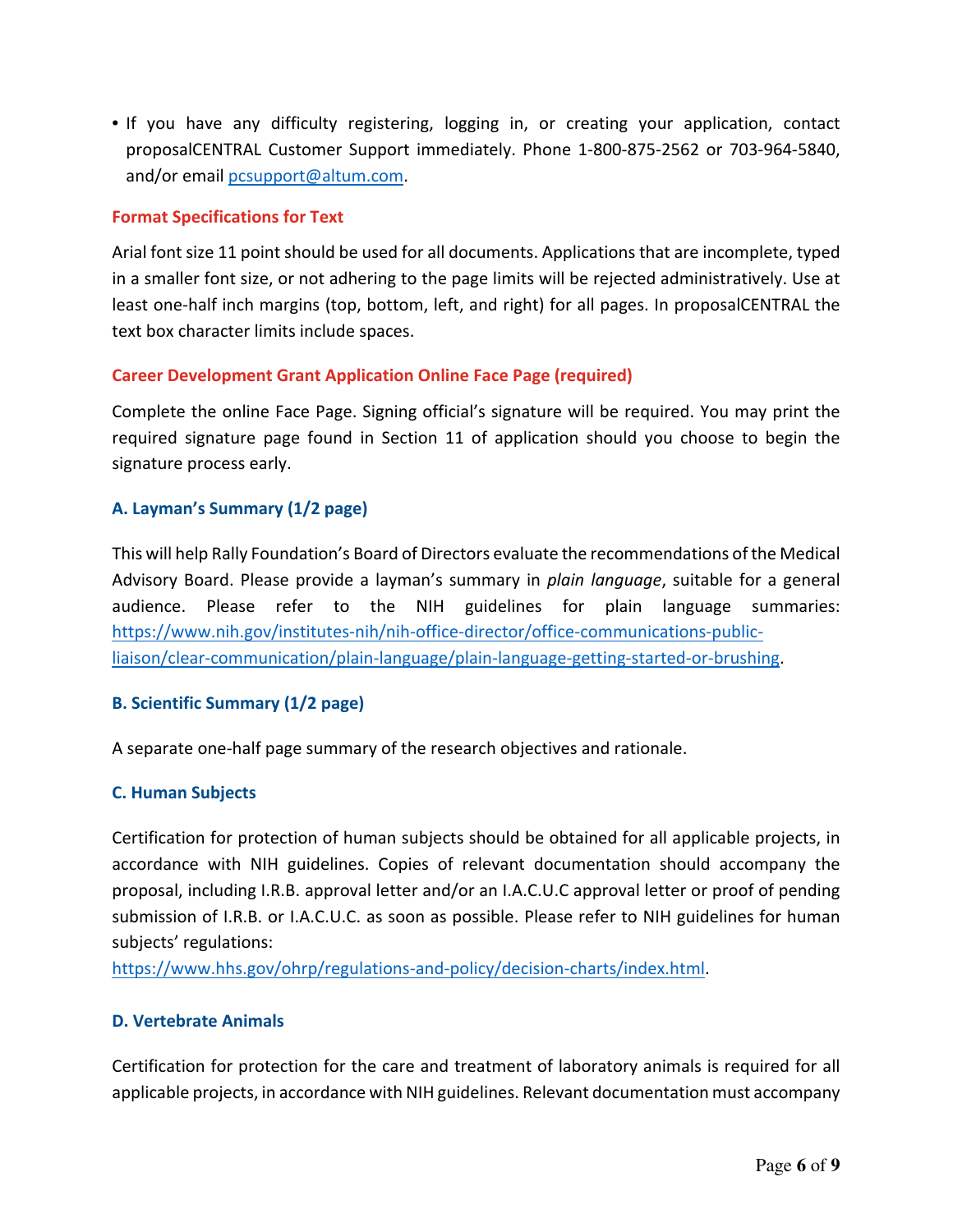the proposal, including I.R.B. and/or I.A.C.U.C. approval letter or proof of pending protocols.

## **E. Budget**

Please use the grant application budget forms (PHS 398 Form Pages 4 and 5). The budget should only reflect project costsspecifically supported by Rally Foundation up to \$100,000 per year. This may represent only a portion of the larger project's costs. Up to \$100,000 may be used for the principal investigator's salary and fringe benefits. If the applicant chooses to include research support, up to \$25,000 may be used for research support (i.e., support personnel, supplies, travel, contractual) with the remaining funds available for the principal investigator's salary and fringe benefits. We will not pay for indirect costs. Enter the totals under each budget category for each year of support requested. In addition, please provide an itemized, detailed budget justification for direct costs. Use a continuation page as needed but limit to one page.

## **F. Biographical Sketch**

Principal investigators, primary sponsor, and co-investigators should include a biographical sketch formatted to September 2017 NIH guidelines.

#### **G. Research Plan**

Please keep these questions in mind as you organize items 1‐3 below:

- What do you intend to do?
- Why is the work important?
- What has already been done?
- How are you going to do the work?

## **1. Specific Aims (limited to one page)**

State concisely the goals and specific objectives of the proposed research and the clinical impact that the results of the proposed experiments will have on the advancement of the pediatric cancer research field. State the hypotheses to be tested and relevance to the funding priorities listed in Section II of these Guidelines.

Only proposals which are directly related to a Section II priority area and funding pediatric cancer research and education programs will be considered.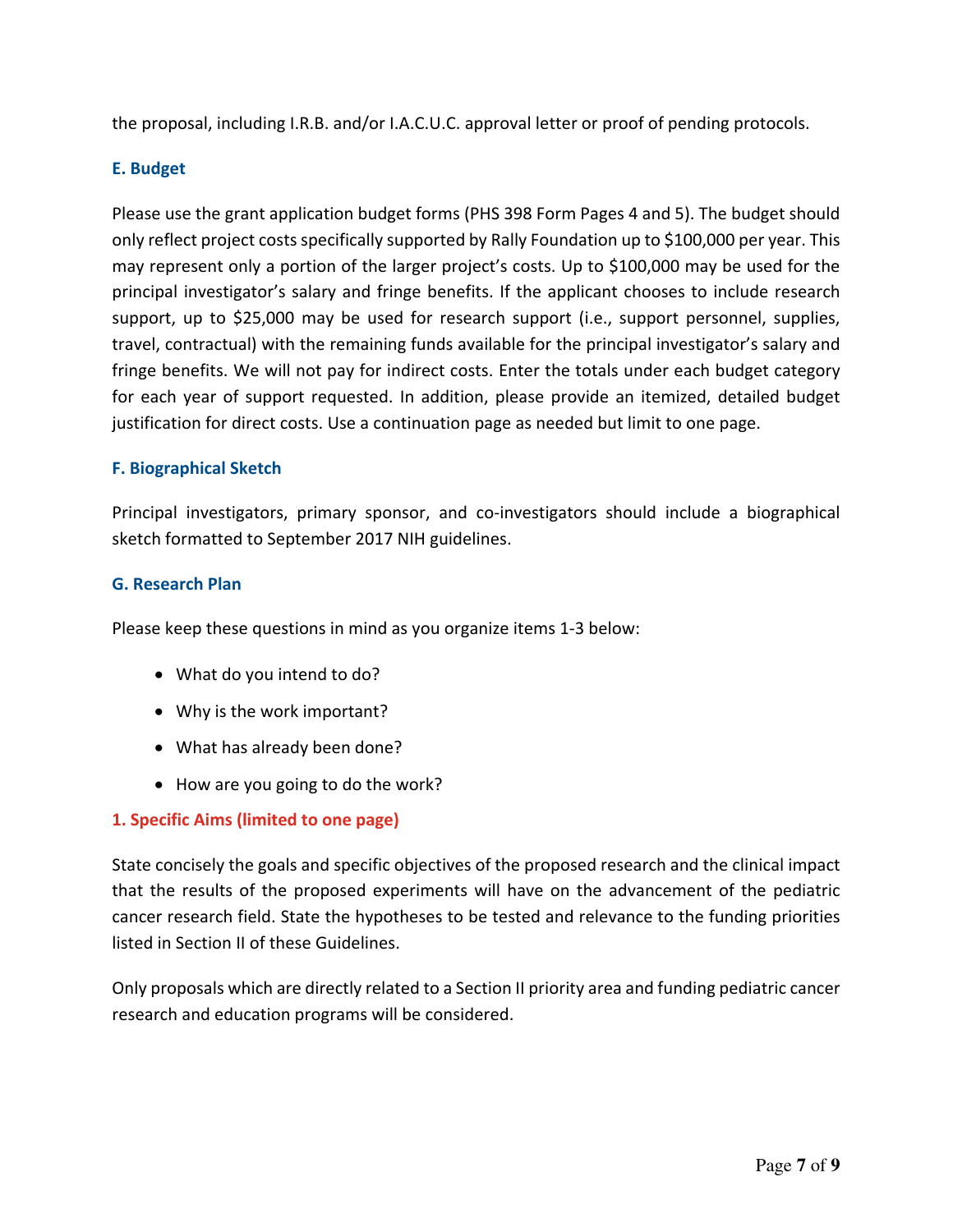#### **2. Research Strategy**

#### **a. Significance (limited to a half page)**

Describe the importance of the problem and the progress in the field that the proposed studies will address. Explain research to date, which has led to the present application, critically evaluate existing knowledge, and specifically identify the need that the project is to fill. State the significance of your proposed project with respect to the pediatric cancer research by relating the specific aims to the goals and long-term objectives.

#### **b. Innovation (limited to a half page)**

Provide a detailed explanation of the innovations that are included in the proposal. Explain how the application seeks to shift current research or clinical practice paradigms. Describe any novel theoretical concepts, approaches or methodologies, and instrumentation or interventions to be developed or used, and elaborate on any advantages over existing methods.

#### **c. Experimental Approach and Research Design (limited to four pages)**

Describe the experimental approach to the research question and state the procedures and methods to be used in achieving the specific aims. Include how the data will be collected, analyzed, and interpreted. Provide a tentative sequence or timetable for the project. Specify any procedures, situations, or materials that may be hazardous to personnel and the precautions to be exercised. Reviewers will weigh heavily the feasibility of carrying out the project in the projected time span, analyzing any potential difficulties and limitations of the proposed procedures and specific aims.

#### **d. Career Plan (limited to one page)**

Applicants should describe a long‐term career plan and elaborate on how the successful completion of the proposed career development research would benefit his/her career goals in the pediatric cancer field.

#### **3. Appendix**

Use this space for additional information that is pertinent to the application that has not been included in any other section of the proposal that you would like the reviewers to consider.